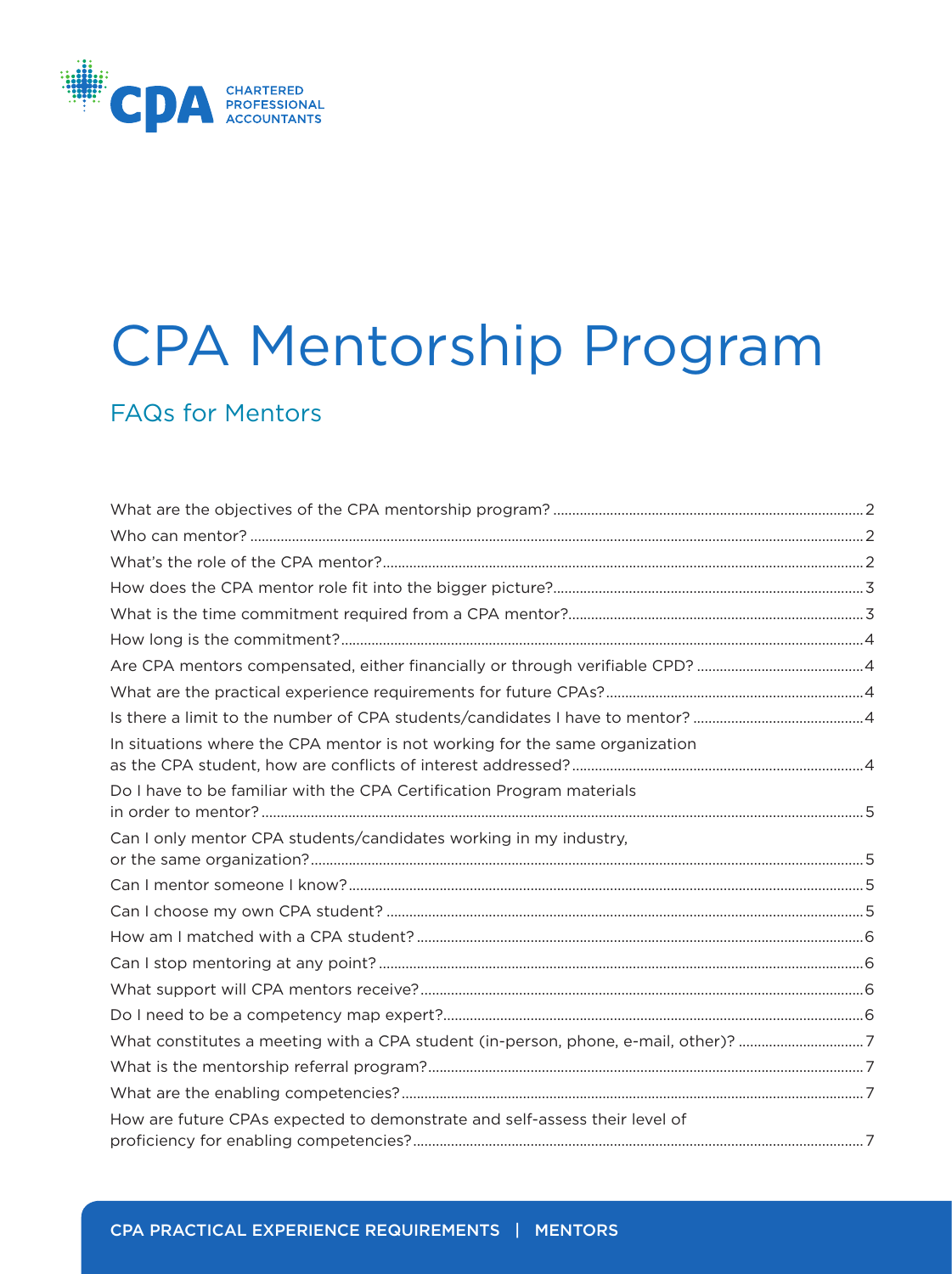# <span id="page-1-0"></span>What are the objectives of the CPA mentorship program?

To support future CPAs as they acquire the competencies expected of a Professional Accountant, with a focus on developing the enabling competencies, especially through reflective thought.

Enabling competencies reflect the personal attributes of being a CPA. These can be thought of as the essential skills for ethical behaviour, decision-making, problem-solving, communication and leadership. They are pervasive to a CPA's work environment and allow a CPA to function as a competent professional in an increasingly complex and demanding environment.

#### Who can mentor?

Mentors must meet one of two qualifications:

- A member (CPA, CA, CMA, CGA) in good standing
- A member in good standing with a professional accounting body with which the profession has an existing agreement requiring no additional Canadian experience to obtain a legacy or CPA designation, or by virtue of an agreement it would otherwise be assessed by a provincial body as being substantially equivalent.

In all cases, mentors must be approved by a provincial body and successfully complete an orientation session delivered by the profession.

Mentors in organizations that offer pre-approved programs with in-house training may be exempt from completing the profession-delivered orientation provided the in-house training has been assessed as substantially equivalent.

Mentors are expected to stay up-to-date on CPA practical experience requirements.

# What's the role of the CPA mentor?

CPA mentors provide guidance on the competency development of CPA student, and models and facilitates the development of the profession's values, ethics, and attitudes. CPA mentors must meet at least twice each year with CPA students/candidates (in-person, via phone, Skype, etc.) to discuss competency development as recorded in the CPA experience reporting tool and to identify strategies for further development.

While CPA mentors may also discuss competency development with the supervisor of the CPA student, they are expected to maintain confidentiality about their progress.

CPA mentors are required to document any unresolved competency development concerns within the CPA experience reporting tool, but are not responsible if the CPA student/ candidate does not develop competencies as expected.

CPA Mentors are not expected to:

- 1. Verify the accuracy of future CPAs self-assessments or competency development
- 2. Help CPA students/candidates progress in pre-requisite education, CPA Professional Education Program, or CPA evaluations
- 3. Find jobs for CPA students/candidates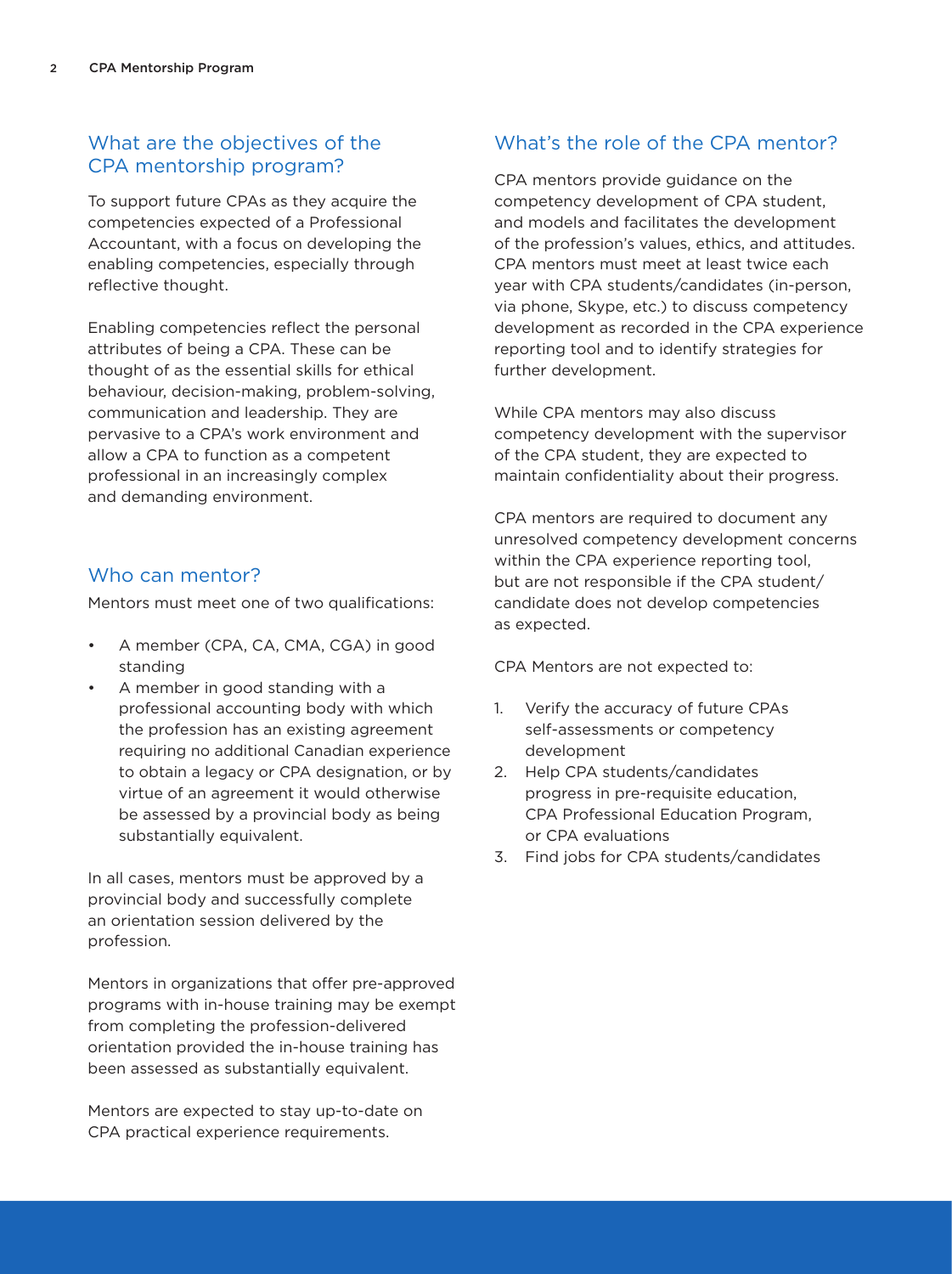# <span id="page-2-0"></span>How does the CPA mentor role fit into the bigger picture?

Future CPA **Supervisor Regional Body** Pre-Approved rogram Leade **CPA Mentor** 

Here's a high level overview of the cycle:

Before meeting with a CPA mentor, CPA students/candidates must:

- Record their experience to-date and self-assess their level of proficiency, using the professions online reporting tool
- Identify areas requiring further development to meet the CPA Practical Experience Requirements
- Request their supervisor verify the accuracy of experience claimed (experience verification only)
- Request a meeting with their CPA mentor and prepare areas of concern to maximize their CPA mentors time

#### CPA Mentors:

- Review the CPA students/candidates' online practical experience report
- Meet with the CPA students/candidates (in-person, via phone, Skype, etc.) to mentor and coach based on needs
- Document meeting in the online reporting tool, as well as any fatal flaw concerns

After the meeting:

- • The CPA student/candidate address any feedback provided by CPA mentor and work towards broader proficiency requirements
- At pre-determined periods of time, CPA student/candidate request their experience report be assessed by their provincial/regional body
- If the provincial/regional body determines that any reported experience is insufficient, the body will communicate with the CPA student, and an organization offering a pre-approved program, to address any issues.
- Once experience is completed, the Pre-Approved Program Leader (in the pre-approved program route) must provide a certification signoff through the practical experience reporting tool (PERT) and the profession will assess the experience claimed (pre-approved programs only).

#### What is the time commitment required from a CPA mentor?

CPA students/candidates must meet with their CPA mentor at least semi-annually. The number of actual meetings and the time per-meeting is based on achieving learning outcomes. Most CPA students/candidates will require less than 15 hours of mentorship per year with investment of time likely happening at the beginning of the relationship.

Over the lifecycle of the mentoring relationship, the time spent per-meeting might look like:

- • Month 1: finalize mentoring agreement between CPA mentor and CPA student/ candidate (optional, but recommended)
- **Month 2:** get to know each other and begin learning plan
- Month 3: relationship building
- **Month 6:** solid trust established and learning well underway: exploring, practicing, reflecting, gaining feedback

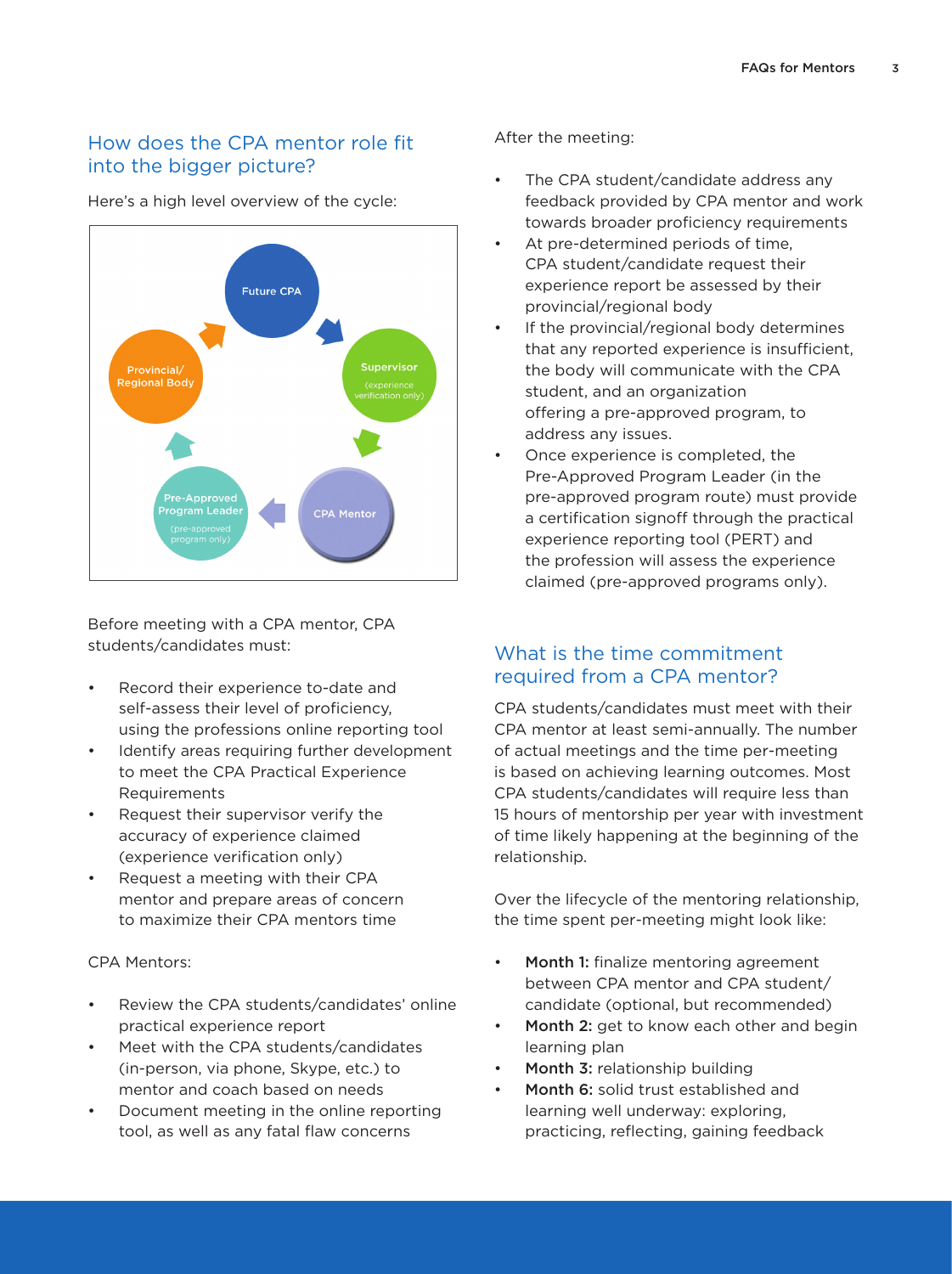- <span id="page-3-0"></span>Month 12 & semi-annually thereafter: update learning plan (timing may be more, depending on learning needs)
- Wrap-up: 6-8 months before completion, start discussions to windup formal relationship

#### How long is the commitment?

The minimum term of practical experience is 30 months of relevant, paid employment. Ideally, a CPA mentor will stay with the CPA student/candidate until that individual has completed his/her CPA practical experience requirements.

#### Are CPA mentors compensated, either financially or through verifiable CPD?

CPA mentors are volunteer-based positions. Verifiable CPD credits will be awarded for the completion of the mandatory orientation, as well as any or all of the complimentary webinars exclusively for our CPA mentors. Topics include mentoring techniques and effective coaching.

We anticipate many of these skills-based webinars will not only maximize the effectiveness of your relationship with a CPA student, but also improve your professional and leadership skills.

## What are the practical experience requirements for future CPAs?

To satisfy the CPA practical experience requirements for certification, CPA students/ candidates must:

- Complete a minimum term: at least 30 months of relevant, paid employment
- Develop and demonstrate competence: Technical - minimum breadth, depth, and core standards; Enabling – all five enabling competency areas
- Be appropriately supervised and mentored
- • Report and assess the experience: CPA students/candidates must report their experience and self-assess their level of proficiency; profession must assess all practical experience.

Experience can be gained in experience verification and/or pre-approved programs. Experience verification allows future CPAs to demonstrate competence and have relevant experience recognized, as it is gained, at an employer of choice. Employers offering preapproved programs have had them approved by the profession in advance and they have been designed to provide future CPAs all the required experience within 30 months.

# Is there a limit to the number of CPA students/candidates I have to mentor?

The profession does not require a minimum number of CPA students/candidates per CPA mentor. The maximum will be based on the CPA mentor's self-assessment of what they can handle and a quality control follow-up by the profession. In the first year, we recommend no more than three CPA students/candidates per CPA mentor.

#### In situations where the CPA mentor is not working for the same organization as the CPA student, how are conflicts of interest addressed?

In situations where the CPA mentor is not employed within the same organization as the CPA student/candidate, the CPA mentor-CPA student/candidate relationship must comply with any terms set by the CPA student's employer. If conflicts of interest are identified, they will be addressed through a letter of agreement. A sample agreement will be provided by the profession.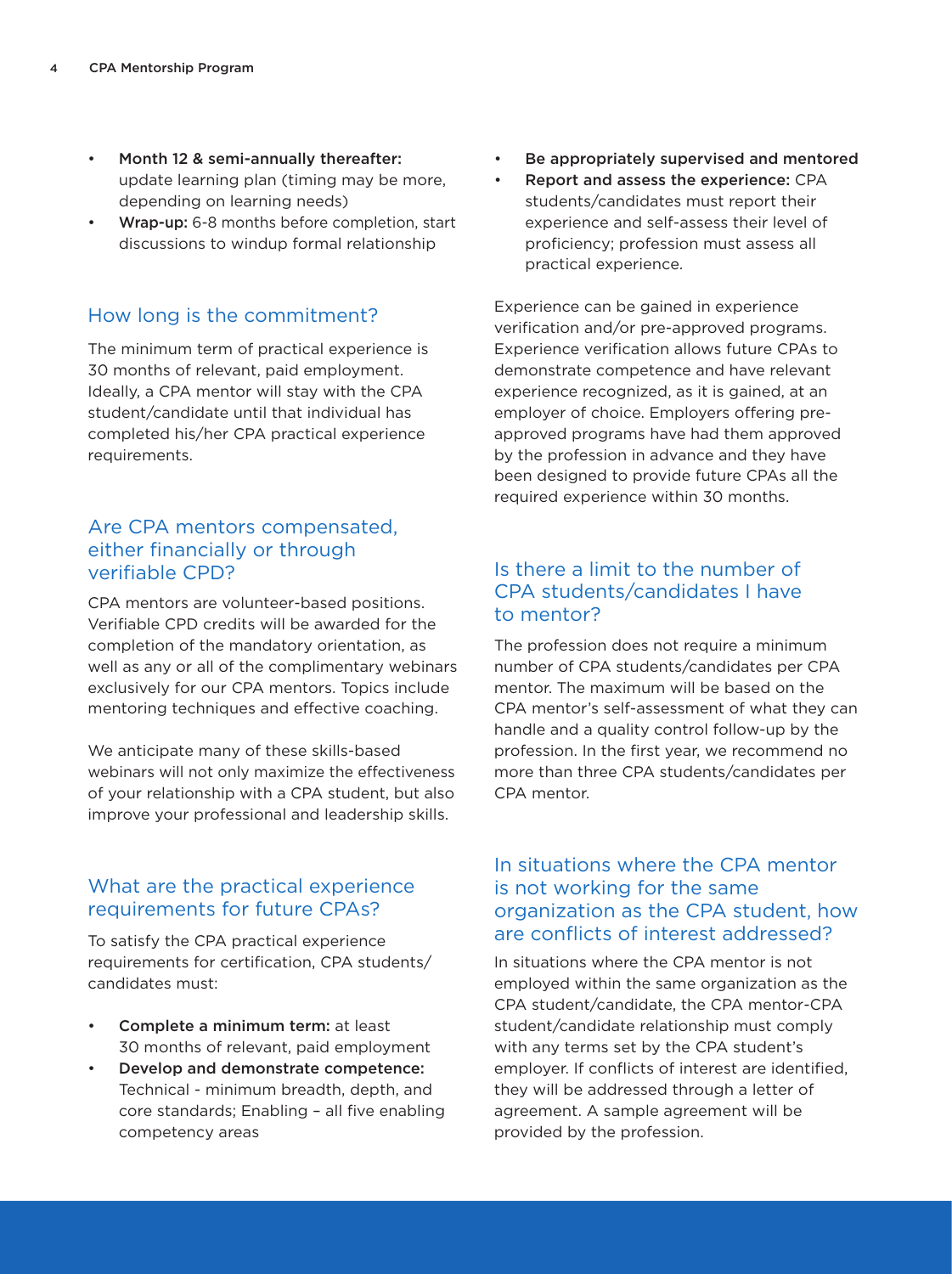- <span id="page-4-0"></span>If CPA mentors and the CPA student/ candidate work together, the CPA mentor cannot be subordinate to the CPA student.
- The employer of a CPA student/candidate can be an audit client of a CPA mentor's employer but the CPA mentor cannot be a part of the team assigned to the client.
- CPA mentors cannot be a family member. A family member means an individual's spouse, common-law spouse, natural or adopted parent, sibling, natural or adopted children, natural grandchildren or a child legally adopted by the natural or adopted child of the individual such that the child is considered a grandchild of the individual.
- CPA mentors cannot charge any fee to CPA student.
- CPA mentors can be involved with the CPA Certification Program (either as a volunteer or employee), but cannot be engaged by the profession to approve the future CPA's experience reports.

# Do I have to be familiar with the CPA Certification Program materials in order to mentor?

CPA mentors must successfully complete a mandatory orientation webinar that will provide a sufficient overview of the CPA Certification Program. CPA mentors are not expected to have a detailed understanding of the CPA Certification Program or become experts on the competency requirements for CPA students/candidates. While the profession assumes overall responsibility for ensuring CPA students/candidates meet the competency requirements, CPA mentors are expected to provide guidance and support on how CPA students/candidates can develop, or improve, their level of proficiency, with a focus on developing the enabling competencies.

# Can I only mentor CPA students/ candidates working in my industry, or the same organization?

CPA students/candidates who are working towards their practical experience requirements through the experience verification route can have any qualified CPA mentor, regardless of industry or company. The success of the mentorship program is largely attributable to a successful match between CPA mentor and CPA student/candidate - working within the same company, industry or sector can increase the probability of a successful match.

# Can I mentor someone I know?

Yes, as long as the mentoring relationship complies with the following:

- The CPA mentor cannot be subordinate to the CPA student.
- While the employer of the CPA student/ candidate can be an audit client of a CPA mentor's employer, the CPA mentor cannot be a part of the team assigned to the client.
- CPA mentors cannot be a family member. A family member means an individual's spouse, common-law spouse, natural or adopted parent, sibling, natural or adopted children, natural grandchildren or a child legally adopted by the natural or adopted child of the individual such that the child is considered a grandchild of the individual.

# Can I choose my own CPA student?

Yes, assuming there is agreement with the CPA student/candidate and the mentoring relationship is compliant with the following:

The CPA mentor cannot be subordinate to the CPA Student.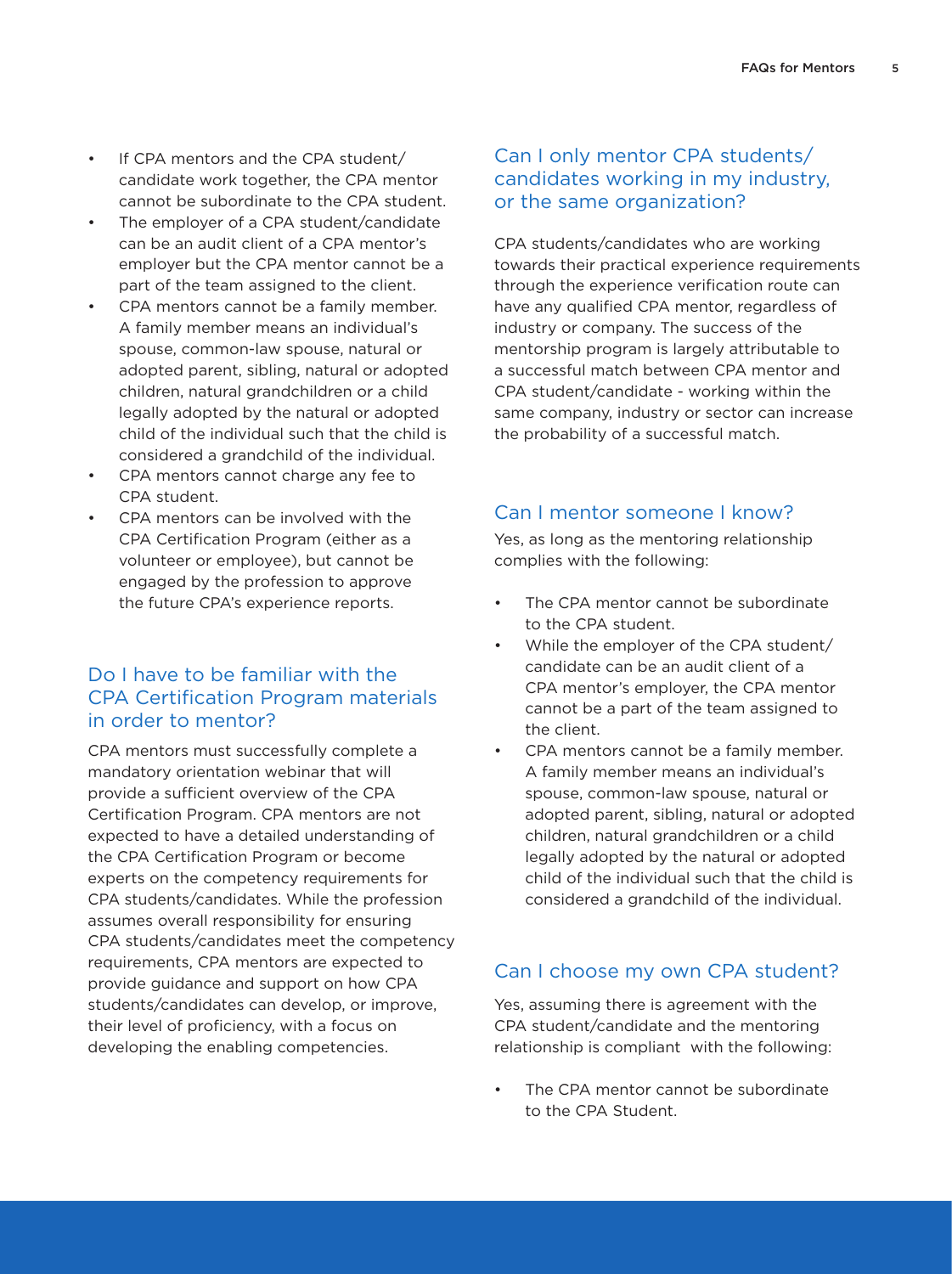- <span id="page-5-0"></span>While the employer of the CPA student/ candidate can be an audit client of a CPA mentor's employer, the CPA mentor cannot be a part of the team assigned to the client.
- CPA mentors cannot be a family member. A family member means an individual's spouse, common-law spouse, natural or adopted parent, sibling, natural or adopted children, natural grandchildren or a child legally adopted by the natural or adopted child of the individual such that the child is considered a grandchild of the individual.

#### How am I matched with a CPA student?

CPA students/candidates working in a preapproved program will be matched by their employer. CPA students/candidates who choose experience verification are required to find a CPA mentor to maximize the potential fit. Your provincial/regional body will help match CPA students/candidates with qualified CPA mentors if they are unsuccessful in finding a CPA mentor. The criteria for matching will be based on geography and sector; any specific requirements will also be taken into consideration.

# Can I stop mentoring at any point?

Ideally, a CPA mentor will stay with the CPA student/candidate until that individual has completed his/her CPA practical experience requirements. We appreciate situations may require a CPA mentor to stop mentoring a specific individual, or withdraw from the mentorship program all together. The profession will work with the CPA student/candidate and CPA mentor on a transition plan.

# What support will CPA mentors receive?

There are three levels of support:

- 1. Complimentary resources and tools: CPA mentors will be provided with free access to a secure site containing a suite of resources and tools including webinars, checklists, fact sheets and supporting material. Topics will cover the lifecycle of your mentoring relationship (how to develop the relationship, how to keep the momentum, how to wrap it up), as well as skills-based training (coaching, dealing with difficult situations, etc.).
- 2. Performance measurement: periodic surveys will be sent to CPA mentors and CPA students/candidates, with our commitment to address key issues.
- 3. Continuous improvement: with input from CPA mentors and CPA students/candidates, the profession is committed to the ongoing development of resources and tools, including CPD-eligible webinars, as appropriate. At any time, CPA mentors can seek guidance from the profession by either calling your provincial/regional body and/or documenting any concerns in the secure online reporting tool.

# Do I need to be a competency map expert?

No. CPA mentors must successfully complete a mandatory orientation webinar that will provide a sufficient overview of the CPA Certification Program. CPA mentors are not expected to have a detailed understanding of the CPA Certification Program or become experts with the competency requirements of CPA students/ candidates. The profession assumes overall responsibility for ensuring CPA students/ candidates meet the competency requirements while CPA mentors are expected to provide guidance and support on how CPA students/